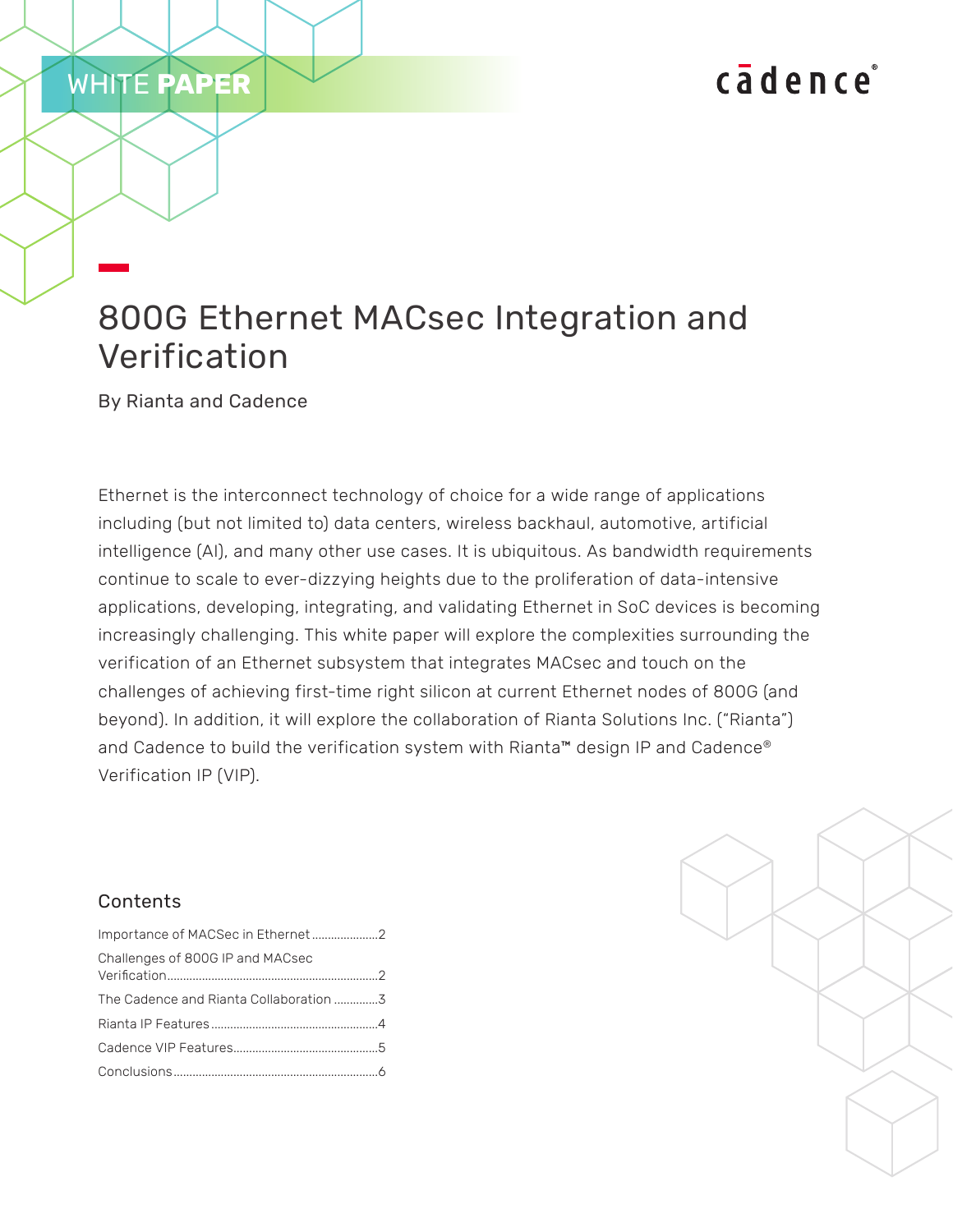## <span id="page-1-0"></span>Importance of MACSec in Ethernet

Integrating MACsec technology on Ethernet links provides confidentiality, integrity, and origin authentication using industry-standard AES-GCM-authenticated encryption and decryption algorithms employing 128-bit and 256-bit keys. Providing authenticated encryption at the link level is complementary to higher level end-to-end application-to-application security protocols, with MACsec providing line-rate encryption of network traffic over Layer 2 Ethernet transport services. MACsec is defined in the IEEE 802.1AE-2018 standard and is used in conjunction with higher level protocols providing authentication and cryptographic key distribution. Developing an Ethernet subsystem supporting MACsec is challenging to ASIC/SoC architecture, design, and verification. The proliferation of IEEE standards, IP solutions, domain knowledge, and verification state space that must be covered to ensure first-time right silicon requires careful engineering.

In order to tackle the challenge of Ethernet verification complexity, Rianta adopted Cadence 800G and MACsec VIP, hoping it would not only work as a stimulus generator but also perform the compliance checking for this complex system. It turned out to be an efficient engagement as the DIP+VIP environment was quickly brought up, traffic flowed in and out correctly, and security checking performed as expected. It saved quite a lot of time for engineers to code pin-level BFM and rewrite algorithms.

## Challenges of 800G IP and MACsec Verification

A simplified picture of an 800G Ethernet / MACsec subsystem is shown in Figure 1. This subsystem consists of a set of SerDes macros capable of collectively providing 800G of Ethernet line bandwidth, 800G capable PCS/FEC IP, an 800G capable MAC, and 800G capable MACsec IP.



*Figure 1: Simplified 800G Ethernet MACsec subsystem*

Unencrypted data arrives from the host logic on the bottom right side of the diagram into the 800G MACsec IP where it is associated with a secure entity (SecY), a secure channel (SC), and a secure association (SA) defining the cryptographic policy data for use with this packet, including the cryptographic keys used for encryption and authentication. Aside from defining policy information necessary to facilitate encryption and authentication of the packet, the policy also specifies whether or not the packet should bypass cryptographic processing and be sent in the clear. The MACsec IP typically provides the packet parsing, classification, transformation, and statistics collection features required by the IEEE standard. The MACsec block drives a sequence of encrypted and unencrypted packets to the MAC IP as defined by the policy.

To allow recovery of the original packet at the receiver, the outgoing MACsec packet includes a standard 8B or 16B SecTag and a 16B authentication tag. The data contained within these tags is critical to the overall MACsec operation and successful decryption of the packet and results in an expansion of each packet by 24B or 32B. The encrypted packet from the MACsec block proceeds to the MAC/PCS/FEC IP, where the packet is transformed further to meet Ethernet frame requirements on the line. This includes the insertion of pause frames, preamble and IFG characters, handling of line encoding and alignment markers, and FEC transcoding as required to meet 800G Ethernet standards. The Ethernet frames are finally transmitted on the physical medium by the SerDes macros (See Figure 2).

| $\sim$ $-1$<br>reamble | MAC<br>7. S∆<br>Δ۱<br>__ | 0-2 VLAN<br>Tags<br>the contract of the contract of the contract of<br>$\cdot$ | seclan<br>יאר<br>----- | Payload | $\sim$<br>the contract of the contract of | $-\infty$<br>ັບບ |  |
|------------------------|--------------------------|--------------------------------------------------------------------------------|------------------------|---------|-------------------------------------------|------------------|--|
|                        |                          |                                                                                |                        |         |                                           |                  |  |

#### *Figure 2: Ethernet frame format with embedded MACsec*

On the receive path, the processing proceeds in reverse order to recover the original unencrypted packet. Packets received on the Ethernet line may or may not be encrypted. Encrypted packets will have an 8B or 16B SecTag inserted into the L2 frame and a 16B authentication tag (ICV) appended to the end of the packet before the Ethernet FCS and padding. This information, along with the packet itself and the incoming port number, is used by the MACsec IP to map the packet to an appropriate SecY, SC, and SA policy. The policy is used to determine if the packet needs to be processed as a MACsec packet or bypassed. MACsec processing on the receive side includes a number of operations as defined by the IEEE 802.1AE-2018 standard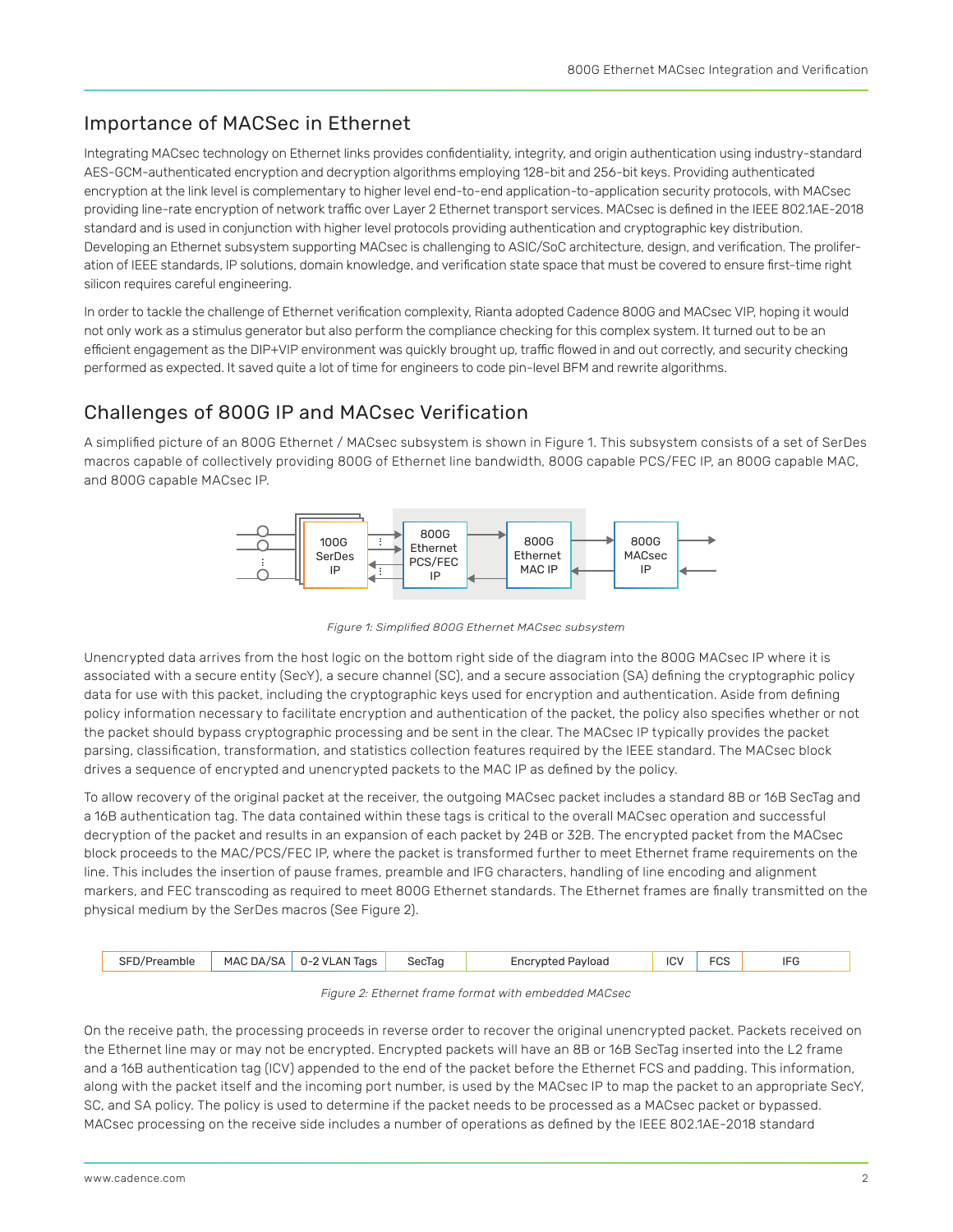<span id="page-2-0"></span>including the actual decryption and authentication process, as well as the control flow required by the standard, anti-replay checking, and statistics. The embedded SecTag and ICV tags may optionally be removed based on the policy before the final unencrypted packet is forwarded towards the host logic.

Developing such a subsystem to operate at 800Gbps in each direction is, indeed, a challenging endeavor. Not only must the design engineer understand all the aspects and complexities inherent in 800G Ethernet, but the designer must also be knowledgeable in cryptographic technologies and their application to Ethernet links. The IEEE standards defining these protocols, while exhaustive, are extremely complex and require years of experience to master. Achieving non-blocking bidirectional performance at 800Gbps throughput is especially difficult given the high data and packet rates that must be dealt with. Assuming an average Ethernet overhead on the line, the maximum packet rate that needs to be processed approaches 1.2 billion packets per second, leading to critical architectural tradeoffs related to packet-per-cycle performance and clock rate. Additionally, the sheer volume of data that must be decrypted on the receive path and encrypted on the transmit path leads to complex tradeoffs between area and power that must be explored. Designing PCS, FEC, MAC, and MACsec IP that operates correctly at 800Gbps is challenging, time consuming, and error prone if not done properly.

Verifying this type of subsystem also requires careful environment planning and execution to ensure first-time success and to minimize schedule duration. It is important to consider the following items when planning this type of verification activity:

- $\blacktriangleright$  What language will be used to create the verification environment and write the required tests?
- $\blacktriangleright$  How much third-party VIP can be used to build this verification environment?
- $\blacktriangleright$  How do I ensure that this subsystem complies with the required standards?
- $\blacktriangleright$  How extensively do I need to test each piece of IP if it is third-party IP?
- $\blacktriangleright$  How many resources are required and how long will the subsystem take to complete?
- **Do I have the right domain knowledge to ensure first-time success?**

Creating a complete environment from scratch to validate the complete subsystem, even if that testing is limited to integration-style testing, is extremely challenging and time consuming. The verification engineer must not only have deep knowledge of a large number of technologies but must also be able understand the interactions and verification state space that exists both within and between the major functional blocks of the subsystem. To succeed, especially at bleeding-edge rates of 800G and beyond, requires a deep knowledge of the protocols and an understanding of the verification methodologies necessary to complete this task in a timely manner. The latest MACsec standards also require more complex knowledge of Ethernet frame formats, as some information in the form of VLAN tags are left in the clear and require knowledge of cryptographic keys and their associated protocols. Developing a verification environment that is capable of stressing the critical aspects of such a system is just as challenging as its design.

## The Cadence and Rianta Collaboration

To help expedite the development and validation of an 800G Ethernet subsystem with integrated MACsec, Cadence in collaboration with Rianta have developed a fully integrated IP solution consisting of both the IP design solution itself and an extensive verification suite that can be used for vertical integration into subsystem and full-chip SoC validation environments. The complete solution consists of required components necessary to develop a fully integrated secure Ethernet link at speeds up to 800G (and beyond) for embedded SoCs and fully integrated solutions like PHYs, switches, and routers, but also applicable to lower rate solutions in the automotive and wireless spaces. The design IP consists of fully synthesizable RTL complete with all required lint, coverage waivers, synthesis sdc/tcl files, and documentation collateral as well as SerDes macros. When coupled with the Ethernet and MACsec verification IP provided by Cadence and Rianta, time-to-market concerns are mitigated and development efforts are reduced.

Figure 3 provides an overview of an 800G secure Ethernet IP and verification solution. The overall solution consists of a set of Cadence and Rianta hard and soft IP blocks, which interact with each other seamlessly, and a layered UVM verification environment consisting of Cadence Ethernet VIP and Rianta MACsec VIP. This environment facilitates the complete integration testing required to fully validate a secure Ethernet link. Both the Cadence and Rianta VIP are capable of interoperating with other third-party IP, as well. The complete solution involves the DUT itself, which includes the various IP blocks that comprise the design, and the verification components, which provide packet generation, configuration, prediction/scoreboarding, and self-checking. The figure illustrates a mix of Cadence and Rianta IP and VIP that can be used to implement the complete subsystem.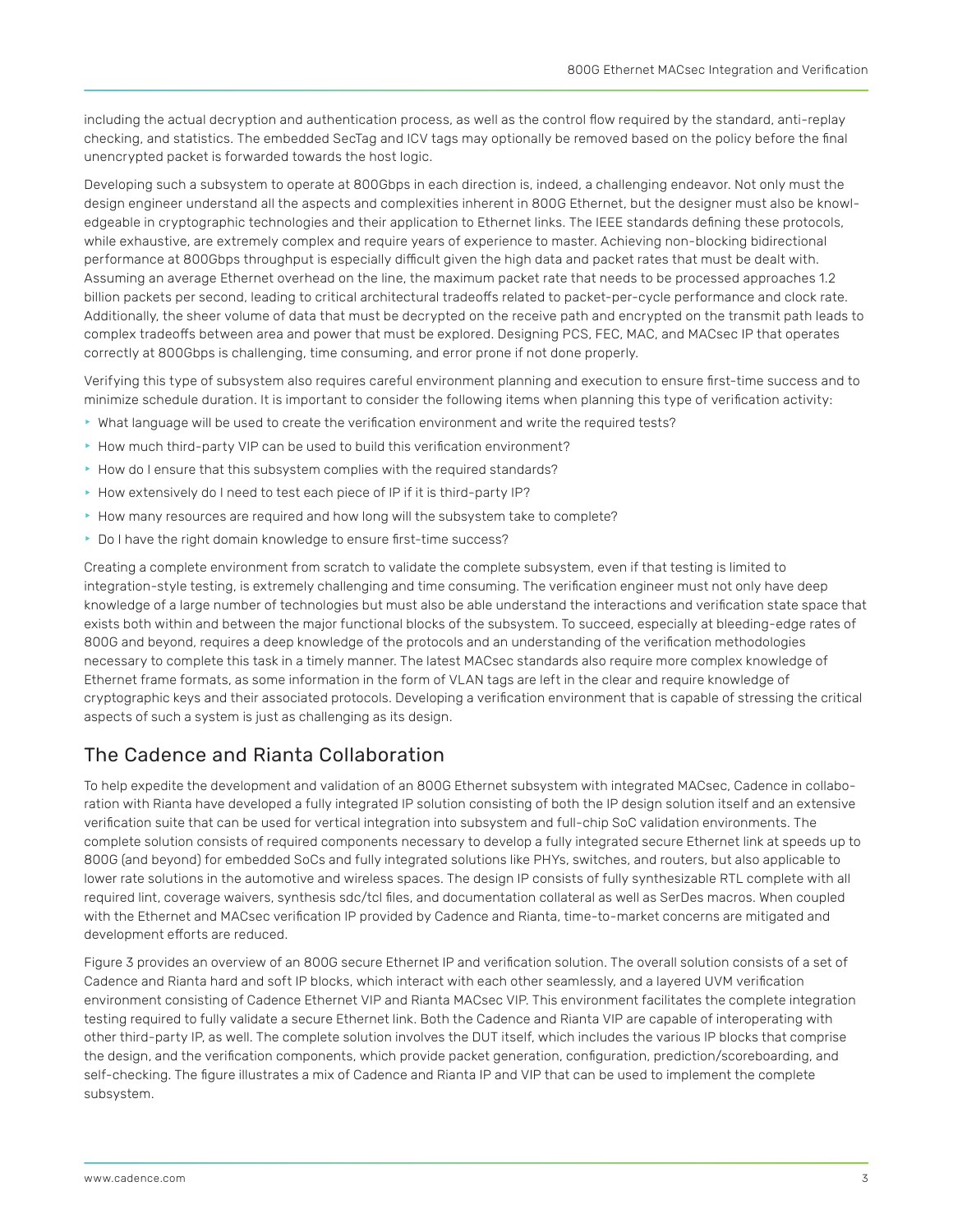<span id="page-3-0"></span>

*Figure 3: Secure Ethernet subsystem verification environment*

The Cadence Ethernet VIP bolts seamlessly to the Rianta MACsec VIP to provide a layered approach for verification purposes. The Rianta MACsec VIP augments Cadence's Ethernet VIP to add necessary encryption, authentication, rekeying, replay protection checks, etc. that are required for integrated MACsec validation. The Cadence Ethernet VIP is capable of driving the serial SerDes directly or the parallel interface into the PCS. On the host-side to the right in the figure, the Rianta MACsec VIP can be configured to provide a loopback function or can be used to actively drive and monitor packets at the MACsec IP host-side interface through an interface shim layer. Additionally, end-to-end scoreboarding and predictors as well as clock/reset agents, configuration, and APB agents are required (and available) to complete the overall verification subsystem.

## Rianta IP Features

#### Rianta 800G MAC/PCS/FEC IP (RSm800™)

- EEE 802.3-2018 and Ethernet Technology Consortium specs
- **\* 1x400G R4/R8 and 1x800 R8**
- ▶ RS-528, RS-544, and RS-272 (LL-FEC)
- Fully featured MAC/PCS design
- ▶ Supports IEEE 802.3br IET enabling Time Sensitive Networking (TSN)
- ▶ IEEE 802.3 Pause + IEEE 802.1Qbb Priority Flow Control (PFC)
- ▶ 1588 1- and 2-step timestamping

#### Rianta 800G MACsec IP (RS\_IMCS800™)

- ▶ IEEE 802.1AE-2018 standard-compliant core
- $\triangleright$  1G-800G bidirectional core supports 100% line-rate authenticated encryption/decryption
- ▶ Up to 64 ports and 4K SA scale
- Flexible mapping between ports, SecY, SC, and SA
- $\triangleright$  AES-GCM 128/256-bit keys + XPN ciphers
- Fully parameterized, pipelined, and channelized cut-through architecture
- $\blacktriangleright$  Extensive parsing, TCAM-based classification, and statistics support
- **h** Integrated IEEE 802.3br IET support
- **MACsec resource pooling across ports**
- Constant latency
- $\triangleright$  Certified